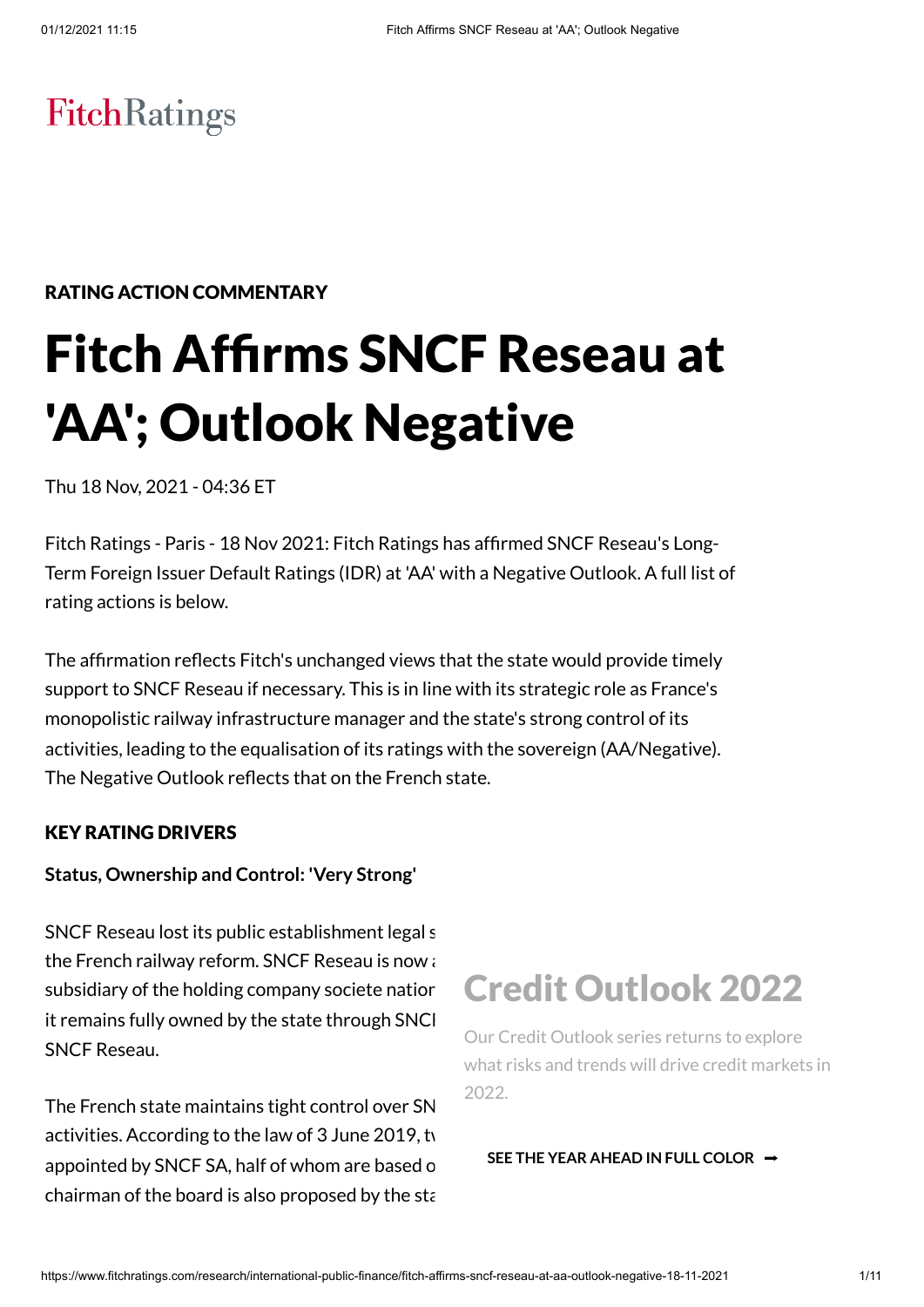SNCF Reseau is subject to state supervision through the agency managing state participations (APE), the Ministries of Finance and Transport and to the control of the national court of auditors and general inspectors.

### **Support Track Record: 'Very Strong'**

SNCF Reseau benefits from ongoing and extraordinary support from the state. The repayment of EUR35billion of SNCF Reseau's debt (around 60% of its gross debt at end-2020) and related interest will be covered by the state in the medium term through a mirror mechanism.

As part of the French recovery plan for the railway sector, SNCF Reseau will benefit from EUR4.1 billion from the state in 2021-2023 to compensate for losses linked to the coronavirus pandemic and to finance extra capex outside its plan in 2018.

Fitch also believes that SNCF Reseau could benefit from some of the state's emergency liquidity mechanisms if necessary, including the purchase of short-term bonds. SNCF Reseau is not subject to competition and Fitch sees no restrictions on government support stemming from EU competition law in such a scenario.

### **Socio-Political Implications of Default: 'Strong'**

Fitch views a default of SNCF Reseau as having strong social and political repercussions for the government. SNCF Reseau is in charge of managing the French railway infrastructure, one of the largest networks in Europe, and plays a critical role for the French state. It is a key partner with the state in rail infrastructure development in regional territories in France and to meet environment and sustainable standards in accordance with COP21 targets.

The company manages the movement of 15,000 trains a day and a railway network of

30,000 km with the aim of optimising the networ also responsible for train stations through its gare is a large employer in the country (around  $62,000$ trade unions.

SNCF Reseau relies on external funding to finance which includes infrastructure maintenance and in default of SNCF Reseau would not lead to an imnediate France. However, it would significantly impair SN endangering the continued provision of an essen activity.

# Credit Outlook 2022

Our Credit Outlook series returns to explore what risks and trends will drive credit markets in 2022.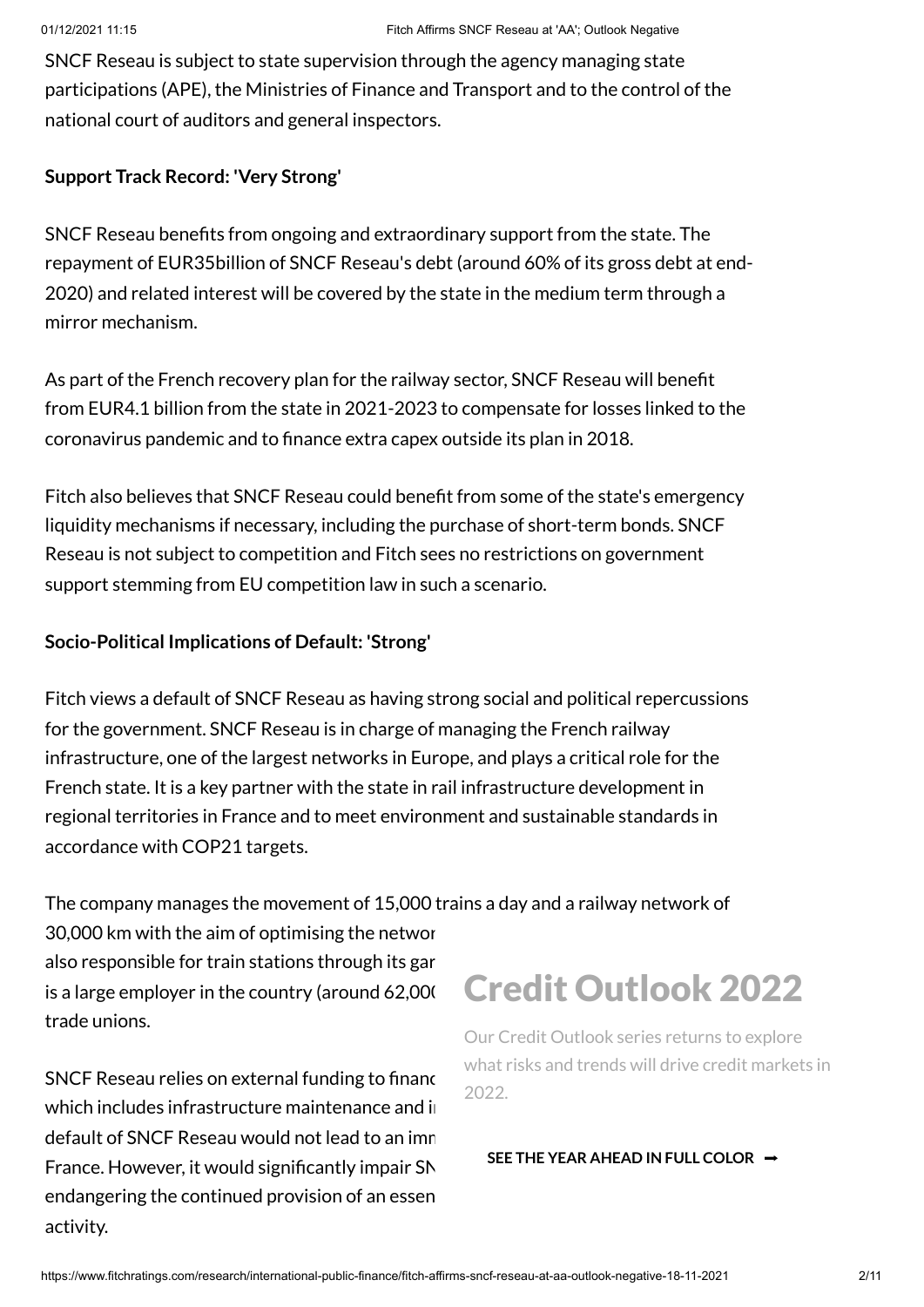SNCF Reseau benefits from a monopolistic position. Infrastructure activities are protected by a regulated framework and we see no risk of deregulation.

# **Financial Implications of Default: 'Very Strong'**

Fitch views SNCF Reseau as a proxy funding vehicle for the French state as it was used to finance the development of the railway infrastructure in France. As a result of debt relief, around two-thirds of SNCF Reseau's debt repayments will ultimately be made by the French state through a mirror loan. We therefore consider SNCF Reseau's debt to be closely linked to that of the state and believe that a default of SNCF Reseau would have significant repercussions on the borrowing capacity of the state and of other French government-related entities (GRE).

SNCF Reseau's adjusted debt is high (EUR57 billion at end-2020), representing close to 3% of French central government debt. As of 2020, SNCF Reseau no longer issues on the financial markets as debt is now raised at the holding company level only and then distributed to subsidiaries through inter-group loans. However, we expect that most of SNCF SA's financing needs will be become SNCF Reseau's in the coming years as most of the financing was for investments in rail infrastructure.

### Standalone Credit Profile

The 'bbb+' Standalone Credit Profile (SCP) reflects the combination of 'Midrange' revenue defensibility and 'Stronger' operating risk and a Fitch-forecast leverage ratio (net adjusted debt/EBITDA) of close to 10x in the medium term in our rating case.

# **Revenue Defensibility: 'Midrange'**

Fitch views SNCF Reseau's revenue as highly stable with low volatility. They are mainly made up of infrastructure fees (72% of operating revenue in 2020), including access fees (31%), reservation fees (29%) and traffic fees (9%).

Access fees are a set amount for subsidised train French state on behalf of its regions, with no counter high ratings. Reservation fees and traffic fees are the former are based on kilometres reserved and of which have been sharply hit by the coronaviru and 27%, respectively, in 2020 compared with 2019. account in its rating case but not in its qualitative reservations and traffic to gradually recover to the

# Credit Outlook 2022

Our Credit Outlook series returns to explore what risks and trends will drive credit markets in 2022.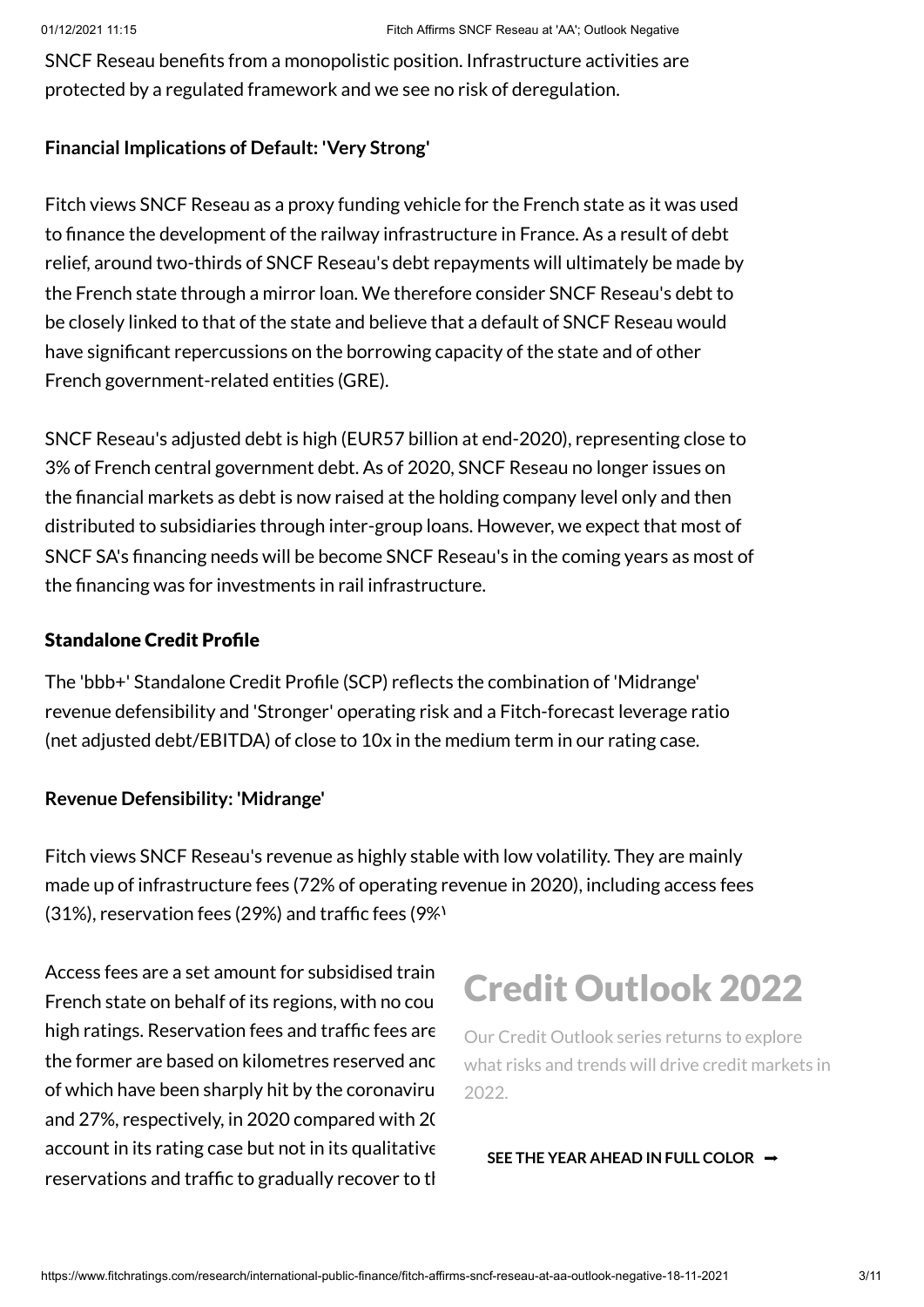Fitch views SNCF Reseau's ability to increase tariffs as limited. Tariffs have to be approved by the French regulator (Autorite de Regulation des Transports). If the regulator refuses, an increase in tariffs can only be made through a state decree. In addition, Fitch believes an increase in tariffs could negatively affect demand. Despite SNCF Reseau's monopoly, trains remain in competition with other modes of transportation (e.g. buses, cars, planes).

### **Operating Risk: 'Stronger'**

SNCF Reseau's main costs are well-identified and have low potential volatility. Staff costs represent the main cost item (49% of operating expenditure in 2020). Flexibility over this item is limited by the share of special-status employees ('cheminots' status), which protects them against layoffs. Although this special status no longer applies to new employees from 2020 onwards, they will continue to represent the majority of SNCF Reseau's staff in the medium term. External purchases and charges represent the second-largest cost item (45%) but tariffs cover most of them.

Fitch believes SNCF Reseau retains some flexibility to scale down or postpone its high capex (EUR6billion in 2020) in case of need. Its monopolistic position means the company is not under pressure from competition to maintain a sustained level of expenditure. SNCF Reseau exercises tight control over expenditure, as required by its performance contract signed with the state.

Fitch sees no supply constraints for SNCF Reseau. Fitch also views the company's mechanisms for capital planning and funding as adequate, reflected by a history of effective management. Its high capex benefits from documented engineering assessment. It is mainly allocated to development projects and maintenance of the railway network.

#### **Financial Profile: 'Midrange'**

Fitch expects SNCF Reseau's net adjusted debt/I medium term in its rating case, down from 24x in mainly to the large debt relief of EUR35 billion fr already in 2020 and a further EUR10 billion in 20 measures implemented by SNCF Reseau, as required by the contract signal and measured with the contract signal  $m$ French state, and the integration of the profitable SNCF Reseau from the former SNCF Mobilites.

SNCF Reseau's leverage decreased to 24 in 2020 EUR25 billion of debt taken over by the state in  $\Omega$ 

# Credit Outlook 2022

Our Credit Outlook series returns to explore what risks and trends will drive credit markets in 2022.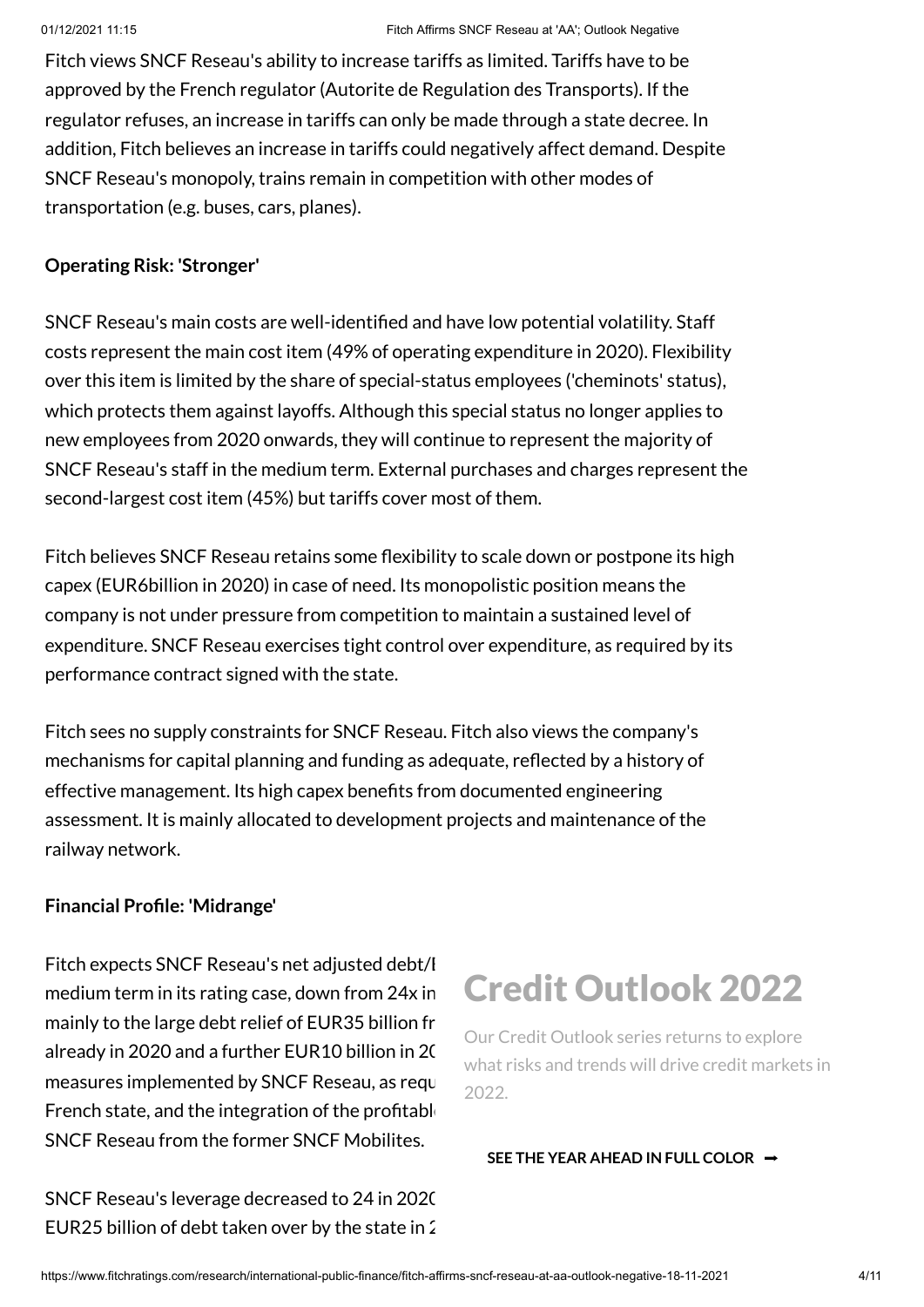adjusted debt in 2020 more than offset the 36% drop in EBITDA linked to the lower access charge received during the pandemic. Fitch expects the EBITDA margin to gradually recover to its historical average by 2025, in line with the rebound in railway traffic in France.

#### Derivation Summary

Fitch views SNCF Reseau as a GRE of the French state and equalises its ratings with those of the sovereign. This reflects a score of 50 points under our GRE Rating Criteria. The 'bbb+' SCP does not affect SNCF Reseau's IDR. The Negative Outlook reflects that on the French state.

# KEY ASSUMPTIONS

Our rating case scenario is based on the following assumptions:

- Operating revenue growth of 1.4% a year on average for 2021-2025;
- Operating expenditure growth of 2.2% a year on average for 2021-2025;

- Negative capital balance (capex minus capital revenue) of around EUR2 billion a year for 2021-2025; and

- Average cost of debt of 1.5% for 2021.

#### Liquidity and Debt Structure

Fitch-defined net adjusted debt totalled EUR28,111 million at end-2020, comprising net reported debt (EUR30,209 million at end-2020) and net derivatives (-EUR2,098 million).

#### Issuer Profile

SNCF Reseau is the owner and manager of France subsidiary of the vertically integrated group soci-

#### RATING SENSITIVITIES

# Factors that could, individually or collectively, action/downgrade:

A downgrade of the sovereign would be reflected Reseau's ratings could also be downgraded if Fite support from the French state.

# Credit Outlook 2022

Our Credit Outlook series returns to explore what risks and trends will drive credit markets in 2022.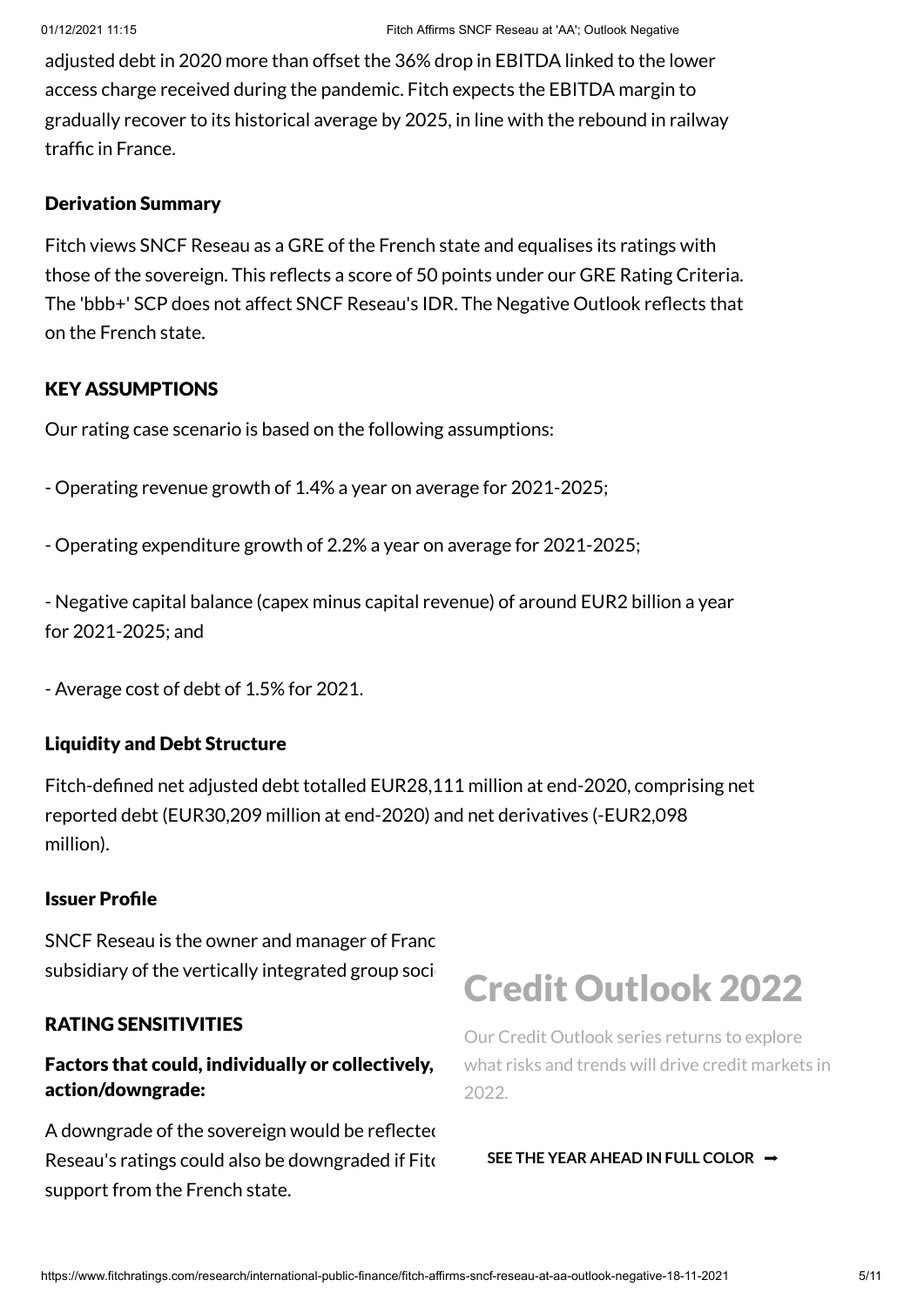# Factors that could, individually or collectively, lead to positive rating action/upgrade:

An upgrade of the sovereign would be reflected in SNCF Reseau's ratings.

#### ESG Considerations

Unless otherwise disclosed in this section, the highest level of ESG credit relevance is a score of '3'. This means ESG issues are credit-neutral or have only a minimal credit impact on the entity, either due to their nature or the way in which they are being managed by the entity. For more information on Fitch's ESG Relevance Scores, visit [www.fitchratings.com/esg](http://www.fitchratings.com/esg)

# PUBLIC RATINGS WITH CREDIT LINKAGE TO OTHER RATINGS

The ratings are credit-linked to those of France.

# Best/Worst Case Rating Scenario

International scale credit ratings of Sovereigns, Public Finance and Infrastructure issuers have a best-case rating upgrade scenario (defined as the 99th percentile of rating transitions, measured in a positive direction) of three notches over a three-year rating horizon; and a worst-case rating downgrade scenario (defined as the 99th percentile of rating transitions, measured in a negative direction) of three notches over three years. The complete span of best- and worst-case scenario credit ratings for all rating categories ranges from 'AAA' to 'D'. Best- and worst-case scenario credit ratings are based on historical performance. For more information about the methodology used to determine sector-specific best- and worst-case scenario credit ratings, visit <https://www.fitchratings.com/site/re/10111579>.

# References for Substantially Material Source Cited as Key Driver Rating

The principal sources of information used in the analysis are described in the Applicable Criteria.

|                                      | <b>RATING ACTI</b>         | <b>Credit Outlook 2022</b>                                                                                  |
|--------------------------------------|----------------------------|-------------------------------------------------------------------------------------------------------------|
| <b>ENTITY/DEBT <math>\div</math></b> | RATING $\div$              | Our Credit Outlook series returns to explore<br>what risks and trends will drive credit markets in<br>2022. |
| <b>SNCF Reseau</b>                   | <b>AA Rating</b><br>LT IDR | SEE THE YEAR AHEAD IN FULL COLOR $\rightarrow$                                                              |
|                                      | Affirmed                   |                                                                                                             |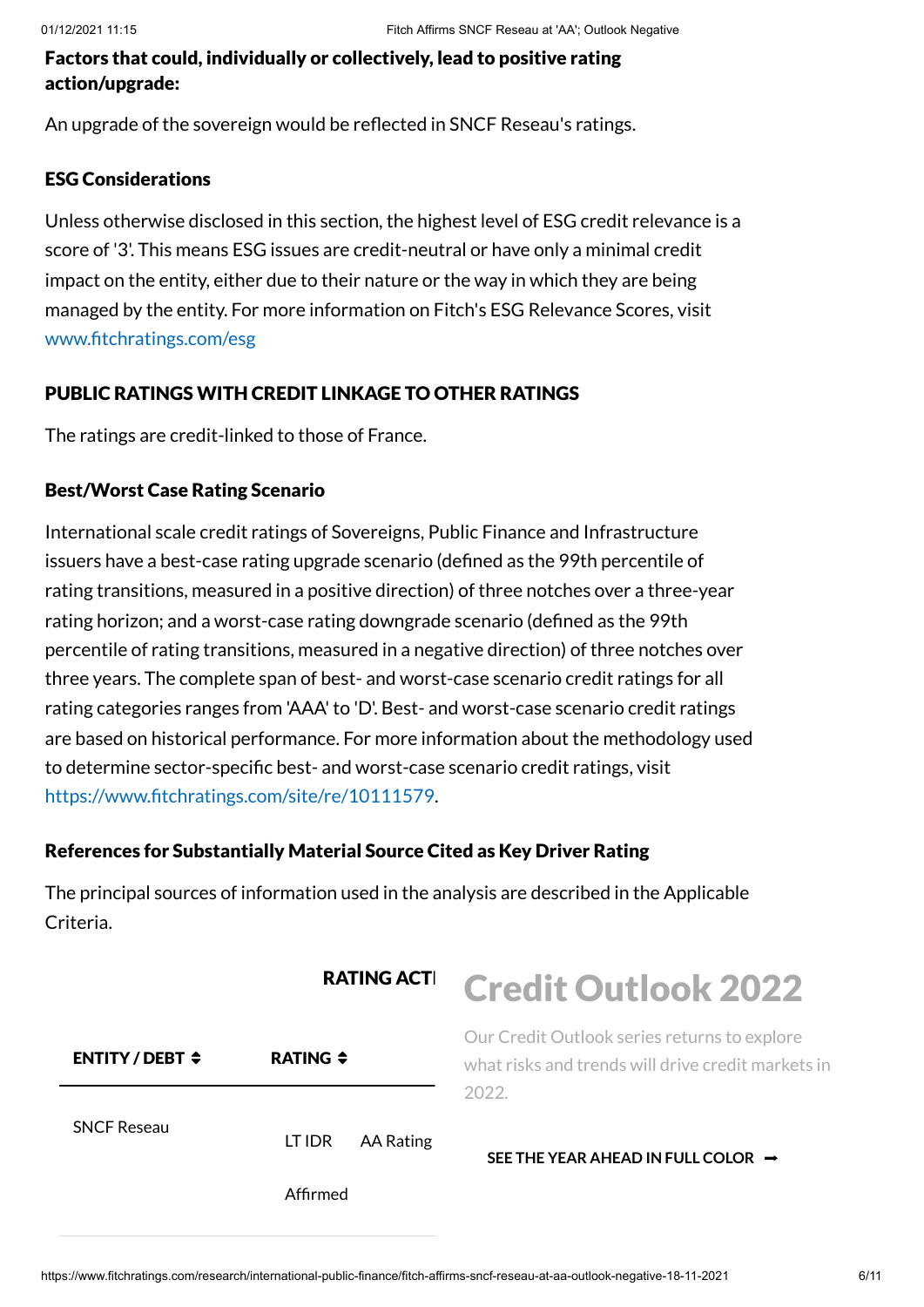|                  | STIDR F1+ Affirmed                   | $F1+$ |
|------------------|--------------------------------------|-------|
|                  | LC LT IDR AA Rating Outlook Negative |       |
|                  | New Rating                           |       |
|                  | LC ST IDR F1+ New Rating             |       |
| senior unsecured | LT AA Affirmed                       | AA    |
| senior unsecured | ST F1+ Affirmed                      | $F1+$ |

#### VIEW ADDITIONAL RATING DETAILS

### FITCH RATINGS ANALYSTS

#### **Nicolas Miloikovitch, CFA**

Associate Director Primary Rating Analyst +33 1 44 29 91 89 nicolas.miloikovitch@fitchratings.com Fitch Ratings Ireland Ltd 28 avenue Victor Hugo Paris 75116

#### **Ekaterina Kozlova**

Senior Analyst Secondary Rating Analyst +33 1 44 29 92 74 ekaterina.kozlova@fitchratings.com

#### **Konstantin Anglichanov**

Senior Director Committee Chairperson +7 495 956 9994 konstantin.anglichanov@fitchratings.com

# MEDIA CONTACTS

# Credit Outlook 2022

Our Credit Outlook series returns to explore what risks and trends will drive credit markets in 2022.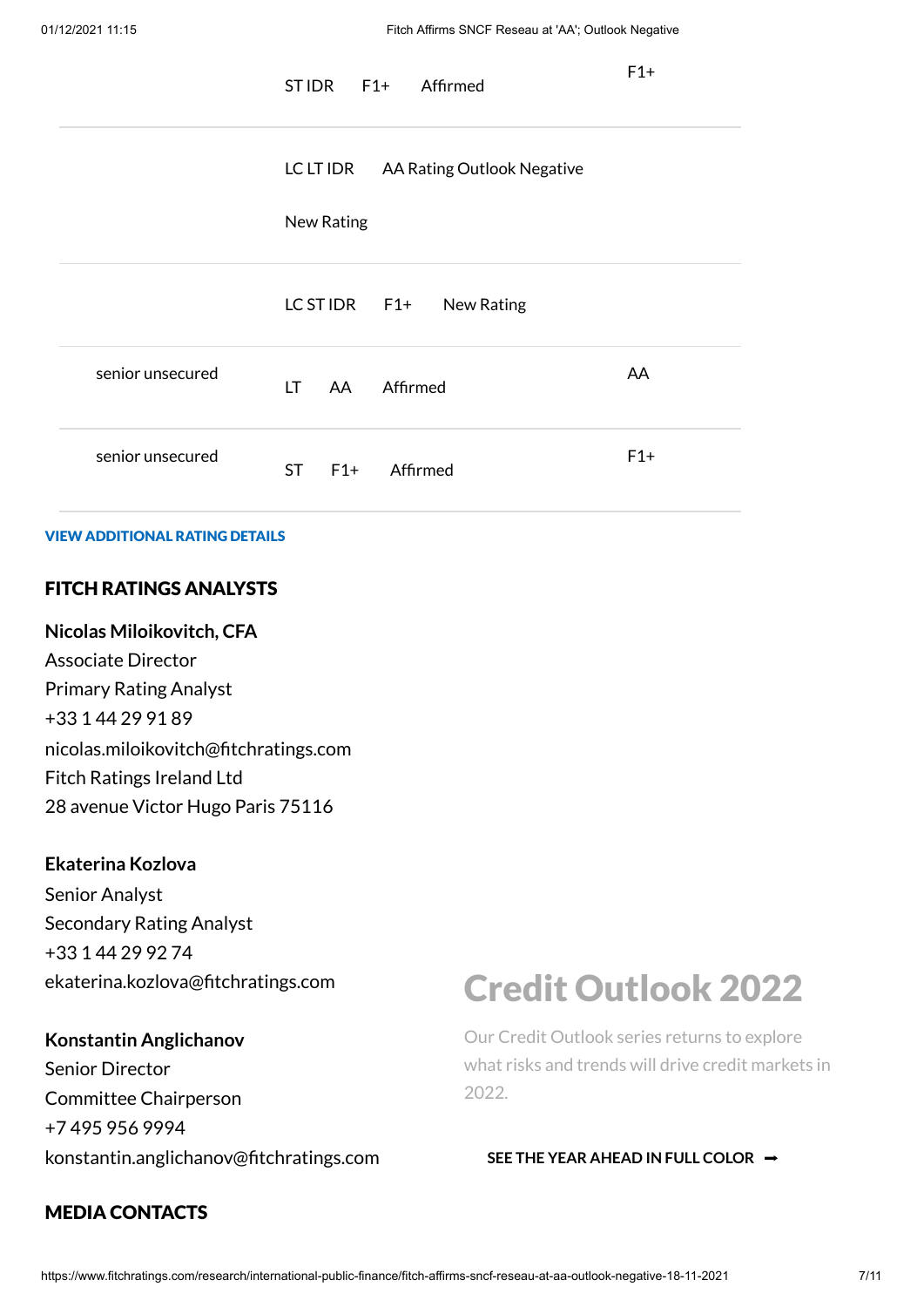**Athos Larkou** London +44 20 3530 1549 athos.larkou@thefitchgroup.com

Additional information is available on [www.fitchratings.com](http://www.fitchratings.com/)

#### PARTICIPATION STATUS

The rated entity (and/or its agents) or, in the case of structured finance, one or more of the transaction parties participated in the rating process except that the following issuer(s), if any, did not participate in the rating process, or provide additional information, beyond the issuer's available public disclosure.

### APPLICABLE CRITERIA

[Government-Related Entities](https://www.fitchratings.com/research/international-public-finance/government-related-entities-rating-criteria-30-09-2020) Rating Criteria (pub. 30 Sep 2020) Public Sector, [Revenue-Supported Entities](https://www.fitchratings.com/research/us-public-finance/public-sector-revenue-supported-entities-rating-criteria-01-09-2021) Rating Criteria (pub. 01 Sep 2021) (including rating assumption sensitivity)

# ADDITIONAL DISCLOSURES

[Dodd-Frank](https://www.fitchratings.com/research/international-public-finance/fitch-affirms-sncf-reseau-at-aa-outlook-negative-18-11-2021/dodd-frank-disclosure) Rating Information Disclosure Form Solicitation Status [Endorsement](#page-10-0) Policy

#### ENDORSEMENT STATUS

SNCF Reseau EU Issued, UK Endorsed

#### **DISCLAIMER**

ALL FITCH CREDIT RATINGS ARE SUBJECT TO DISCLAIMERS. PLEASE READ THESE LIMITATION FOLLOWING THIS LINK: HTTPS://WWW.FITCHRATINGS.COM/UNDERS ADDITION, THE FOLLOWING HTTPS://WWW. DEFINITIONS-DOCUMENT DETAILS FITCH'S R

RATING SCALE AND RATING CATEGORIES, INC TO DEFAULT. PUBLISHED RATINGS, CRITERIA, AVAILABLE FROM THIS SITE AT ALL TIMES. FIT CONFIDENTIALITY, CONFLICTS OF INTEREST,

# Credit Outlook 2022

Our Credit Outlook series returns to explore what risks and trends will drive credit markets in 2022.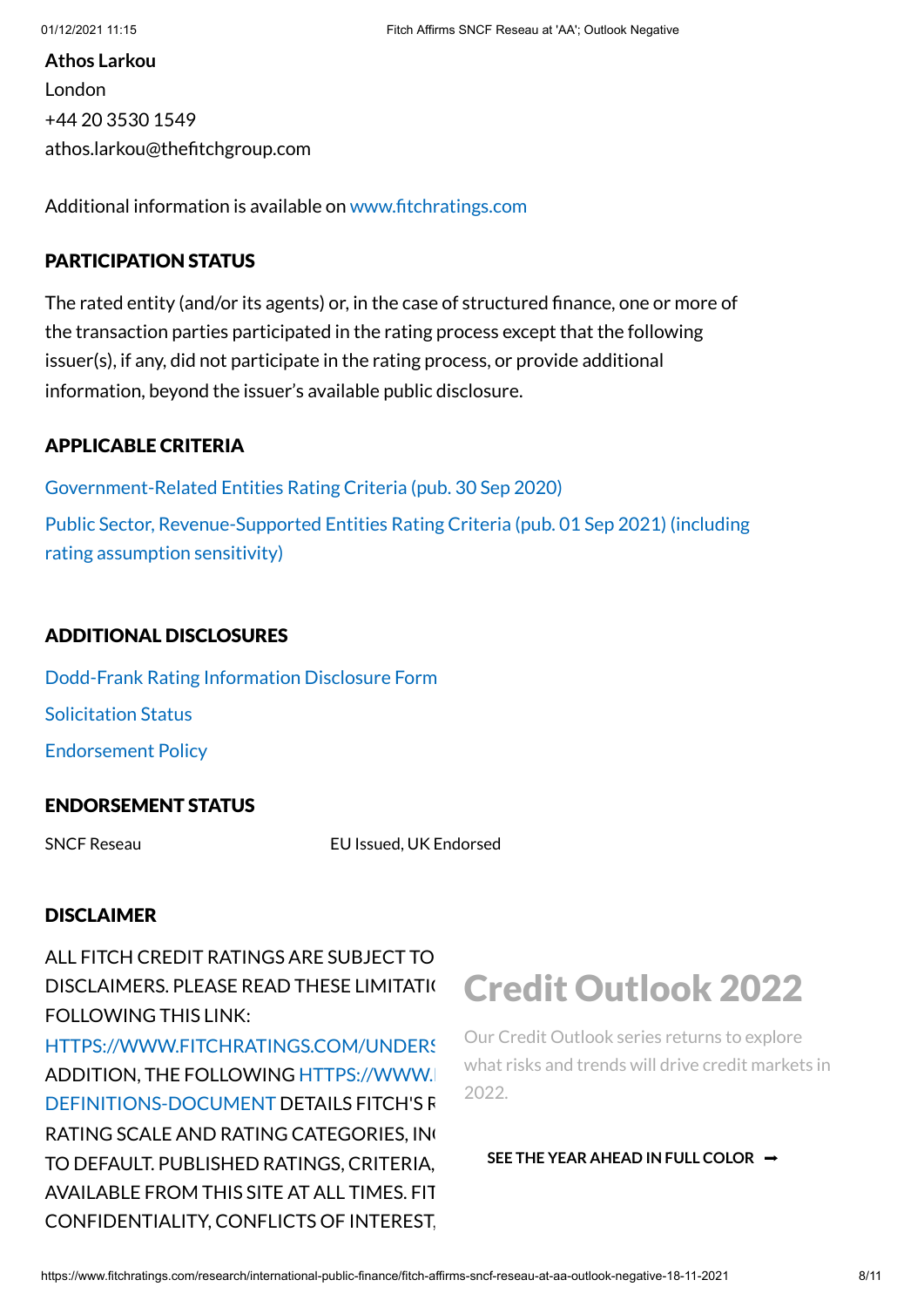AND OTHER RELEVANT POLICIES AND PROCEDURES ARE ALSO AVAILABLE FROM THE CODE OF CONDUCT SECTION OF THIS SITE. DIRECTORS AND SHAREHOLDERS RELEVANT INTERESTS ARE AVAILABLE AT [HTTPS://WWW.FITCHRATINGS.COM/SITE/REGULATORY](https://www.fitchratings.com/site/regulatory). FITCH MAY HAVE PROVIDED ANOTHER PERMISSIBLE SERVICE OR ANCILLARY SERVICE TO THE RATED ENTITY OR ITS RELATED THIRD PARTIES. DETAILS OF PERMISSIBLE SERVICE(S) FOR WHICH THE LEAD ANALYST IS BASED IN AN ESMA- OR FCA-REGISTERED FITCH RATINGS COMPANY (OR BRANCH OF SUCH A COMPANY) OR ANCILLARY SERVICE(S) CAN BE FOUND ON THE ENTITY SUMMARY PAGE FOR THIS ISSUER ON THE FITCH RATINGS WEBSITE.

#### READ LESS

### COPYRIGHT

Copyright © 2021 by Fitch Ratings, Inc., Fitch Ratings Ltd. and its subsidiaries. 33 Whitehall Street, NY, NY 10004. Telephone: 1-800-753-4824, (212) 908-0500. Fax: (212) 480-4435. Reproduction or retransmission in whole or in part is prohibited except by permission. All rights reserved. In issuing and maintaining its ratings and in making other reports (including forecast information), Fitch relies on factual information it receives from issuers and underwriters and from other sources Fitch believes to be credible. Fitch conducts a reasonable investigation of the factual information relied upon by it in accordance with its ratings methodology, and obtains reasonable verification of that information from independent sources, to the extent such sources are available for a given security or in a given jurisdiction. The manner of Fitch's factual investigation and the scope of the third-party verification it obtains will vary depending on the nature of the rated security and its issuer, the requirements and practices in the jurisdiction in which the rated security is offered and sold and/or the issuer is located, the availability and nature of relevant public information, access to the management of the issuer and its advisers, the availability of pre-existing third-party verifications such as audit reports, agreed-upon procedures letters, approvisals, actuarial reports

engineering reports, legal opinions and other rep availability of independent and competent thirdto the particular security or in the particular juris other factors. Users of Fitch's ratings and reports enhanced factual investigation nor any third-party information Fitch relies on in connection with a r complete. Ultimately, the issuer and its advisers  $i$ information they provide to Fitch and to the mar reports. In issuing its ratings and its reports, Fitch including independent auditors with respect to fi

# Credit Outlook 2022

Our Credit Outlook series returns to explore what risks and trends will drive credit markets in 2022.

#### **SEE THE YEAR AHEAD IN FULL COLOR** ➡

respect to legal and tax matters. Further, ratings  $a_1, a_2, a_3, a_4, a_5, a_6, a_7, a_8, a_9, a_1, a_2, a_3, a_4, a_5, a_6, a_7, a_8, a_9, a_1, a_2, a_3, a_4, a_5, a_6, a_7, a_8, a_9, a_1, a_2, a_3, a_4, a_5, a_6, a_7, a_8, a_9, a_1, a_2, a_3, a_4, a_5, a_6, a_$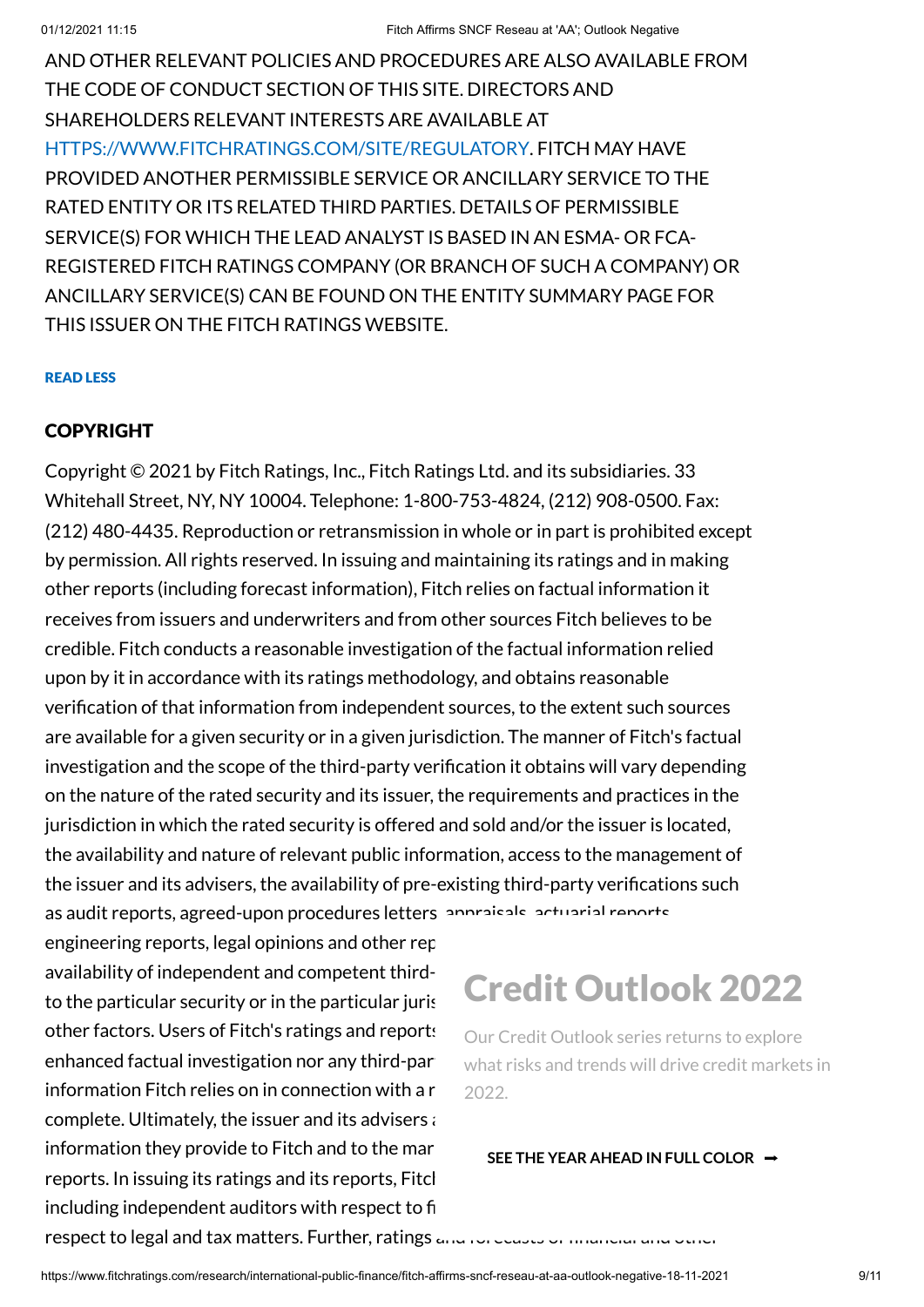information are inherently forward-looking and embody assumptions and predictions about future events that by their nature cannot be verified as facts. As a result, despite any verification of current facts, ratings and forecasts can be affected by future events or conditions that were not anticipated at the time a rating or forecast was issued or affirmed.

The information in this report is provided "as is" without any representation or warranty of any kind, and Fitch does not represent or warrant that the report or any of its contents will meet any of the requirements of a recipient of the report. A Fitch rating is an opinion as to the creditworthiness of a security. This opinion and reports made by Fitch are based on established criteria and methodologies that Fitch is continuously evaluating and updating. Therefore, ratings and reports are the collective work product of Fitch and no individual, or group of individuals, is solely responsible for a rating or a report. The rating does not address the risk of loss due to risks other than credit risk, unless such risk is specifically mentioned. Fitch is not engaged in the offer or sale of any security. All Fitch reports have shared authorship. Individuals identified in a Fitch report were involved in, but are not solely responsible for, the opinions stated therein. The individuals are named for contact purposes only. A report providing a Fitch rating is neither a prospectus nor a substitute for the information assembled, verified and presented to investors by the issuer and its agents in connection with the sale of the securities. Ratings may be changed or withdrawn at any time for any reason in the sole discretion of Fitch. Fitch does not provide investment advice of any sort. Ratings are not a recommendation to buy, sell, or hold any security. Ratings do not comment on the adequacy of market price, the suitability of any security for a particular investor, or the tax-exempt nature or taxability of payments made in respect to any security. Fitch receives fees from issuers, insurers, guarantors, other obligors, and underwriters for rating securities. Such fees generally vary from US\$1,000 to US\$750,000 (or the applicable currency equivalent) per issue. In certain cases, Fitch will rate all or a number of issues issued by a particular issuer, or insured or guaranteed by a particular insurer or guarantor, for a single annual fee. Such fees are expected to vary from US\$10,000 to US\$1,500,000 (or the applicable currency equivalent). The assignment, publication, or

dissemination of a rating by Fitch shall not constitution of a rating by Fitch shall not constituted as as an expert in connection with any registration statement securities laws, the Financial Services and Marke or the securities laws of any particular jurisdictio electronic publishing and distribution. Fitch rese subscribers up to three days earlier than to print For Australia, New Zealand, Taiwan and South Korea only an Australian financial services license (AFS licer provide credit ratings to wholesale clients only. C Fitch is not intended to be used by persons who  $\epsilon$ the Corporations Act 2001

# Credit Outlook 2022

Our Credit Outlook series returns to explore what risks and trends will drive credit markets in 2022.